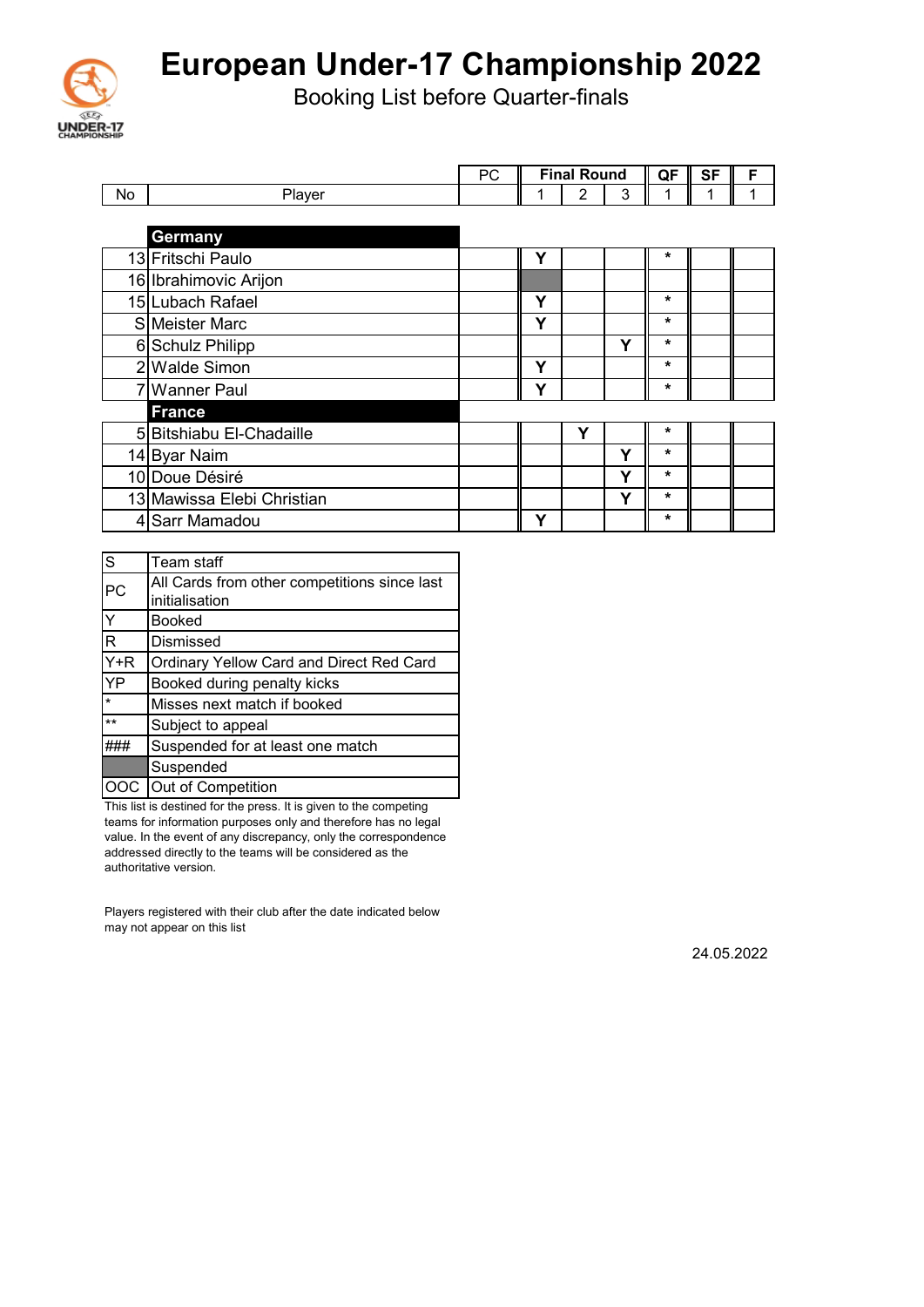

Booking List before Quarter-finals

|    |                         | <b>PC</b> |              | <b>Final Round</b> |   | QF      | <b>SF</b> | F |
|----|-------------------------|-----------|--------------|--------------------|---|---------|-----------|---|
| No | Player                  |           |              | 2                  | 3 | 1       |           |   |
|    |                         |           |              |                    |   |         |           |   |
|    | <b>Netherlands</b>      |           |              |                    |   |         |           |   |
|    | 20 Banzuzi Ezechiel     |           |              | Y                  |   | *       |           |   |
|    | 12 Henry Alvaro         |           |              | Υ                  |   | $\star$ |           |   |
|    | 2Rovers Bram            |           |              | Υ                  |   | *       |           |   |
|    | 15 Splinter Ilias       |           |              |                    | ν | $\star$ |           |   |
|    | 9 Van Duiven Jason      |           | $\checkmark$ |                    |   | $\star$ |           |   |
|    | 14 Vos Silvano          |           | ν            |                    |   | $\star$ |           |   |
|    | <b>Italy</b>            |           |              |                    |   |         |           |   |
|    | 20 Bruno Kevin          |           |              | Υ                  |   | *       |           |   |
|    | 8 Ciammaglichella Aaron |           |              |                    | Υ | $\star$ |           |   |
|    | 16 Malaspina Mattia     |           |              |                    | Υ | $\star$ |           |   |
|    |                         |           |              |                    |   |         |           |   |

| l<br>S         | Team staff                                   |
|----------------|----------------------------------------------|
| PC             | All Cards from other competitions since last |
|                | initialisation                               |
| $\overline{Y}$ | <b>Booked</b>                                |
| $\overline{R}$ | Dismissed                                    |
| $Y + R$        | Ordinary Yellow Card and Direct Red Card     |
| YP             | Booked during penalty kicks                  |
|                | Misses next match if booked                  |
| $***$          | Subject to appeal                            |
|                | Suspended for at least one match             |
|                | Suspended                                    |
|                | Out of Competition                           |

This list is destined for the press. It is given to the competing teams for information purposes only and therefore has no legal value. In the event of any discrepancy, only the correspondence addressed directly to the teams will be considered as the authoritative version.

Players registered with their club after the date indicated below may not appear on this list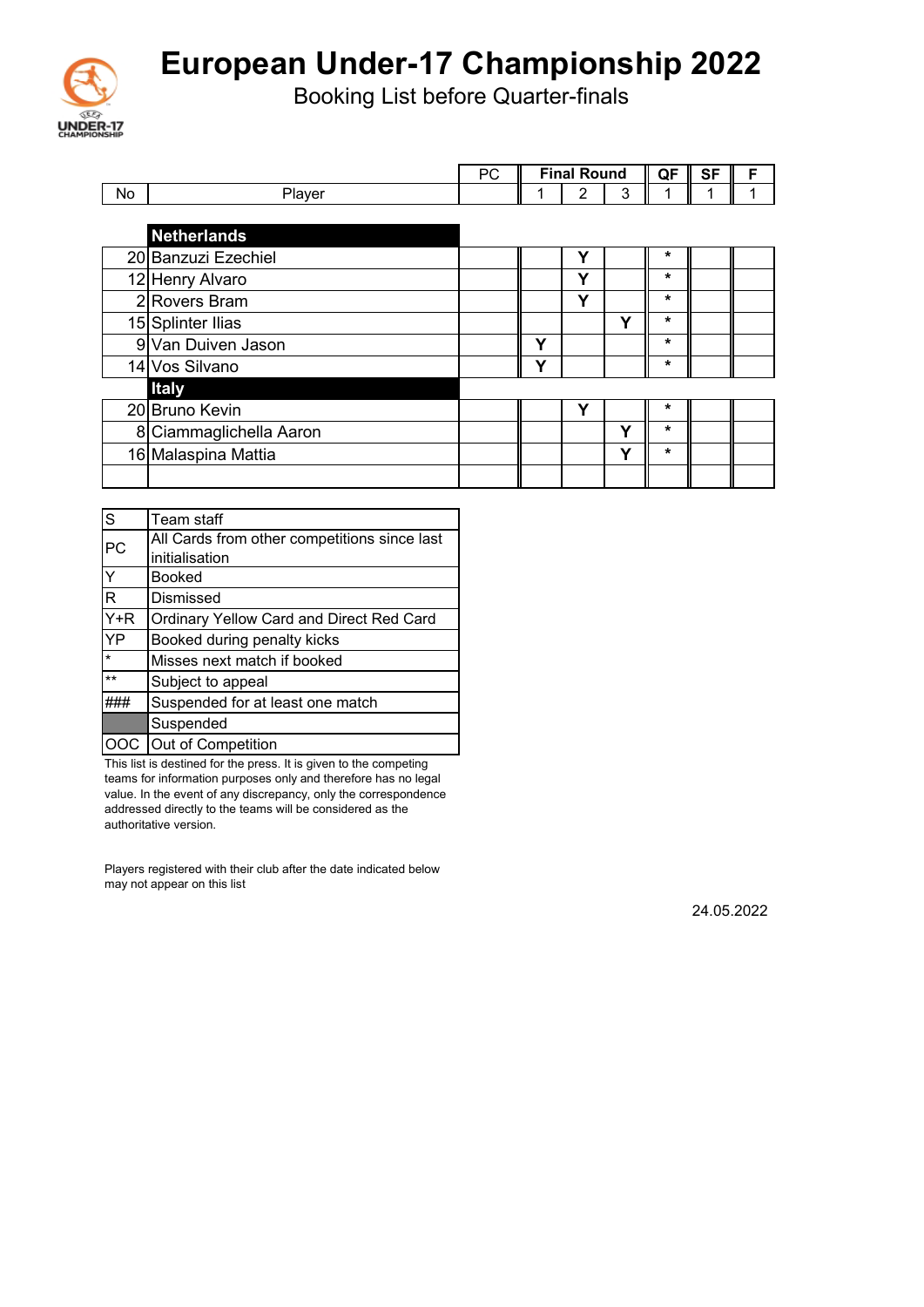

Booking List before Quarter-finals

|              |                                              | РC |   | <b>Final Round</b> |   | QF | <b>SF</b> | F |
|--------------|----------------------------------------------|----|---|--------------------|---|----|-----------|---|
| No           | Player                                       |    |   | 2                  | 3 | 1  | 1         | 1 |
|              |                                              |    |   |                    |   |    |           |   |
|              | <b>Denmark</b>                               |    |   |                    |   |    |           |   |
|              | 3 Grosso Matteo Johannes Beltoft             |    | Y |                    |   | *  |           |   |
|              | 12 Wagner Gustav Drest                       |    | Υ |                    |   | *  |           |   |
|              |                                              |    |   |                    |   |    |           |   |
|              |                                              |    |   |                    |   |    |           |   |
|              | <b>Serbia</b>                                |    |   |                    |   |    |           |   |
|              | 9 Bubanj Mateja                              |    | Υ |                    |   | *  |           |   |
|              | 13 Bukinac Stefan                            |    |   | Y                  |   | *  |           |   |
|              | 11 Mijatović Jovan                           |    |   |                    | R |    |           |   |
|              | 10 Radonjić Mateja                           |    |   |                    | Υ | *  |           |   |
|              | 4 Vukičević Aleksej                          |    |   | Υ                  |   | *  |           |   |
|              |                                              |    |   |                    |   |    |           |   |
| S            | Team staff                                   |    |   |                    |   |    |           |   |
| PC           | All Cards from other competitions since last |    |   |                    |   |    |           |   |
|              | initialisation                               |    |   |                    |   |    |           |   |
| $\checkmark$ | <b>Doolrod</b>                               |    |   |                    |   |    |           |   |

| ru        | initialisation                                  |
|-----------|-------------------------------------------------|
| Y         | <b>Booked</b>                                   |
| R         | <b>Dismissed</b>                                |
| $Y+R$     | <b>Ordinary Yellow Card and Direct Red Card</b> |
| <b>YP</b> | Booked during penalty kicks                     |
| $\star$   | Misses next match if booked                     |
| $***$     | Subject to appeal                               |
|           | Suspended for at least one match                |
|           | Suspended                                       |
|           | OOC Out of Competition                          |

This list is destined for the press. It is given to the competing teams for information purposes only and therefore has no legal value. In the event of any discrepancy, only the correspondence addressed directly to the teams will be considered as the authoritative version.

Players registered with their club after the date indicated below may not appear on this list